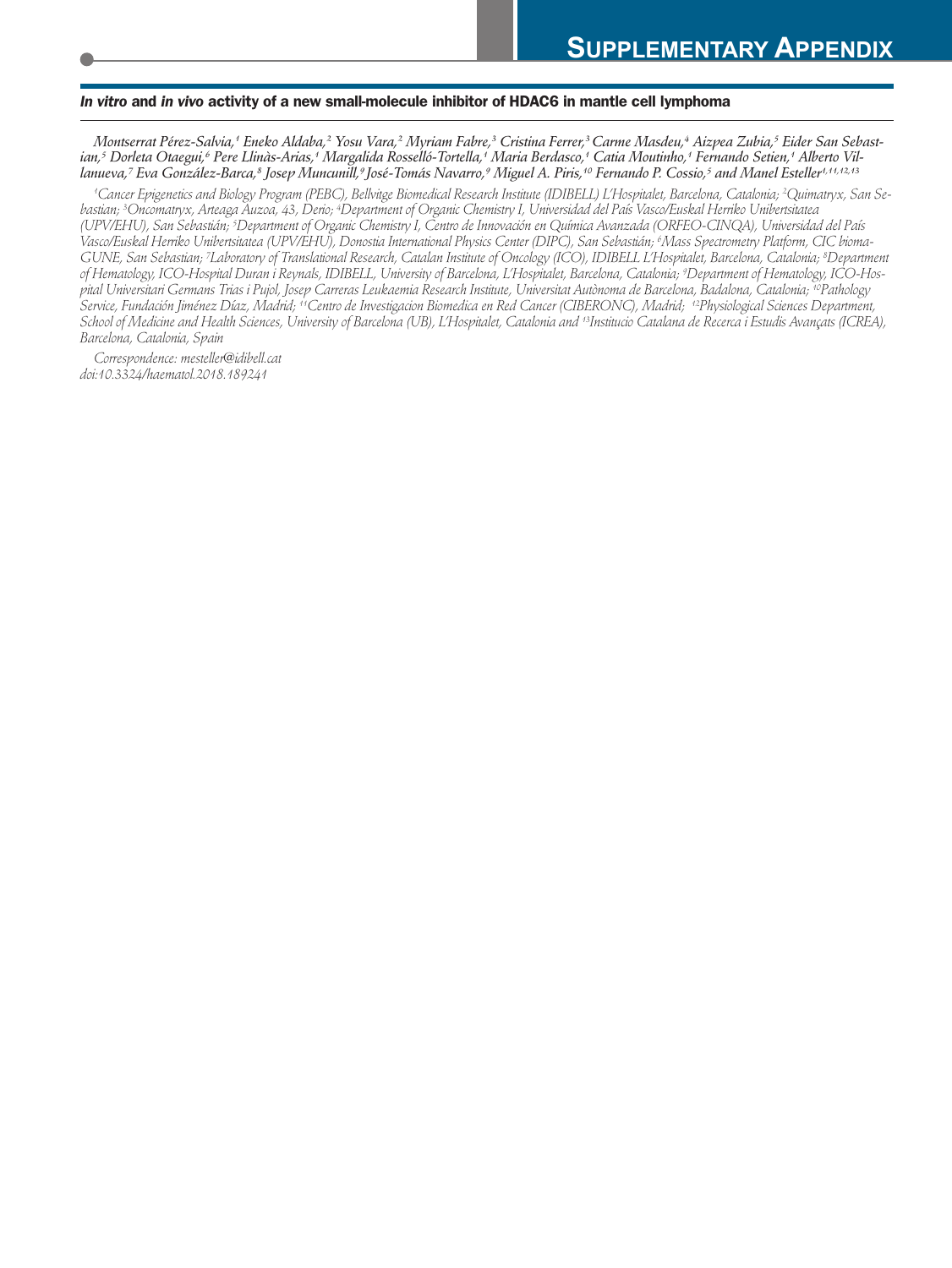# **Inventory of Supplemental Data**

Perez-Salvia M et al. In vitro and in vivo activity of a new small-molecule inhibitor of HDAC6 in mantle cell lymphoma.

**Supplementary Methods** 

**Supplementary Figure S1** 

**Supplementary Figure S2** 

**Supplementary Table S1**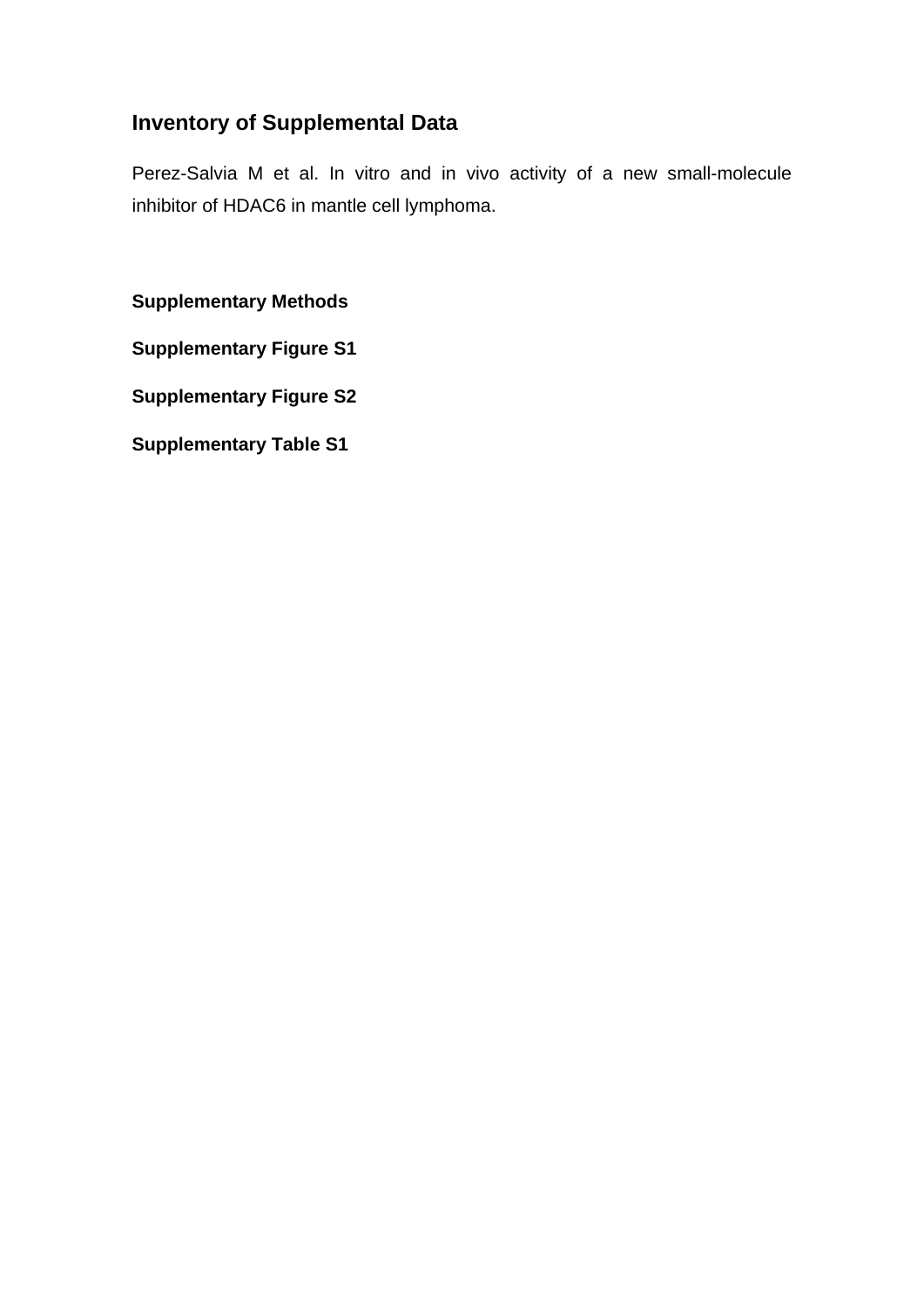## **Supplementary Methods**

#### *In vitro* **inhibitory activity of histone deacetylase**

50 μM of substrate peptide (see 'substrate peptides' section below) and an optimal concentration of the corresponding enzyme (see 'enzymes' section below) in the assay buffer and 1% final concentration of DMSO were incubated in the presence of gradient concentrations of inhibitors (10-dose IC50 mode with 3-fold serial dilution) at 30°C for 2 h. The reactions were carried out in a 96-well microplate for fluorometry in a 50 μl reaction volume. After the deacetylation reaction, Fluor-de-Lys-Developer (BioMol Cat. # KI-105) was added to each well to digest the deacetylated substrate, thus producing the fluorescent signal. The reaction was allowed to proceed for 45 minutes at 30°C with  $5\%$  CO<sub>2</sub>; then the fluorescent signal was measured with an excitation wavelength at 360 nm and an emission wavelength at 460 nm in a microplate-reading fluorometer (GeminiXS; Molecular Devices, Sunnyvale, CA). A curve of Deacetylated Standard (Biomol, Cat. # KI-142; made from 100 μM with 1:2 dilution and 10-doses, 6 μl) allowed the conversion of fluorescent signal into micromoles of deacetylated product. All experiments were performed in triplicate. IC50 was calculated by fitting the experimental data to a dose-response curve. DMSO was used as negative control;

*Substrate peptides*: All HDAC assays were performed using acetylated AMC-labeled peptide substrate:

- Substrate for isoforms HDAC1, 2, 3, 4, 5, 6, 7, 9, 10 and 11 assays: Acetylated fluorogenic peptide from p53 residues 379-382 (RHKKAc) (BioMol Cat. # KI-104).

- Substrate for HDAC8 assays: Acetylated fluorogenic peptide from p53 residues 379- 382 (RHKAcKAc) (BioMol Cat. # KI-178).

Assay buffer: 50 mM Tris-HCl, pH 8.0, 137 mM NaCl, 2.7 mM KCl, 1 mM MgCl<sub>2</sub> (supplement with 1 mg/ml BSA for dilution) (BioMol Cat. # KI-143).

#### *Enzymes*:

- HDAC1 assay: 75 nM Human HDAC1 (GenBank Accession No. NM\_004964): Full length with C-terminal GST tag, MW= 79.9 kDa, expressed by baculovirus expression system in Sf9 cells (BioMol Cat. # SE-456).

- HDAC2 assay: 5 nM Human HDAC2 (GenBank Accession No. Q92769): Full length with C-terminal His tag, MW= 60 kDa, expressed by baculovirus expression system in Sf9 cells (BioMol Cat. # SE-500).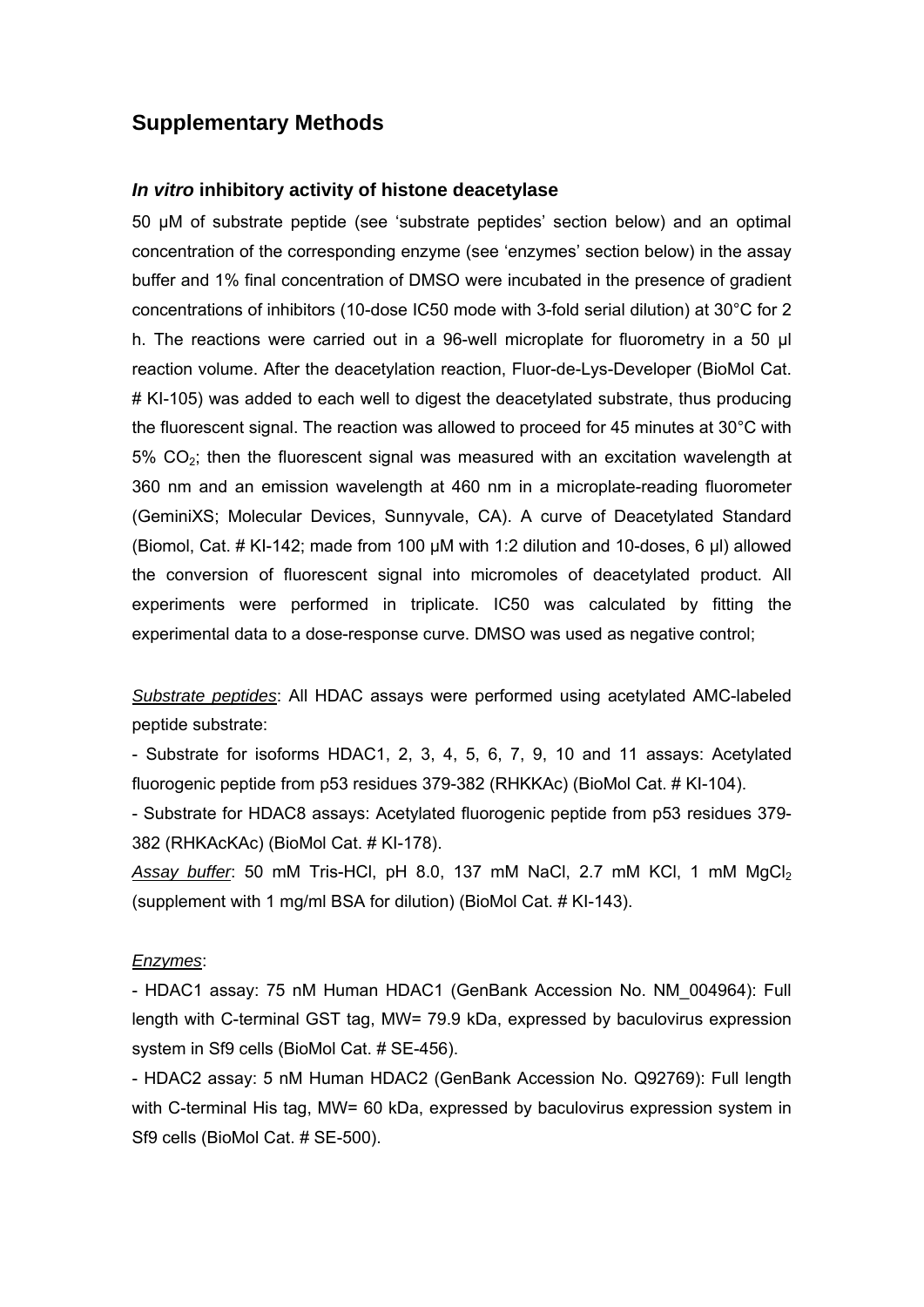- HDAC3 assay: 2.3 nM Human HDAC3/NcoR2 (GenBank Accession No. NM\_003883 for HDAC3, GenBank Accession No.NM\_006312 for NcoR2): Complex of human HDAC3, full length with C-terminal His tag, MW= 49.7 kDa, and human NCOR2, Nterminal GST tag, MW= 39 kDa, co-expressed in baculovirus expression system (BioMol Cat. # SE-507).

- HDAC4 assay: 266 nM Human HDAC4 (GenBank Accession No. NM\_006037): Amino acids 627-1085 with N-terminal GST tag, MW= 75.2 kDa, expressed in baculovirus expression system (BioMol, Hamburg, Germany).

- HDAC5 assay: 588 nM Human HDAC5 (GenBank Accession No. NM\_001015053): Full length with Nterminal GST tag, MW= 150 kDa, expressed by baculovirus expression system in Sf9 cells (BioMol, Hamburg, Germany).

- HDAC6 assay: 13 nM Human HDAC6 (GenBank Accession No. BC069243): Full length with N-terminal GST tag, MW= 159 kDa, expressed by baculovirus expression system in Sf9 cells (BioMol Cat. # SE-508).

- HDAC7 assay: 962 nM Human HDAC7 (GenBank Accession No. AY302468): Amino acids 518-end with N-terminal GST tag, MW= 78 kDa, expressed in baculovirus expression system (BioMol, Hamburg, Germany).

- HDAC8 assay: 119 nM Human HDAC8 (GenBank Accession No. NM018486): Full length, MW=42 kDa, expressed in an E. coli expression system (BioMol Cat. # SE-145).

- HDAC9 assay: 986 nM Human HDAC9 (GenBank Accession No. NM178423): Amino acids 604-1066 with C-terminal His tag, MW= 50.7 kDa, expressed in baculovirus expression system (BioMol, Hamburg, Germany).

- HDAC10 assay: 781 nM Human HDAC10 (GenBank Accession No. NM\_032019): Amino acids 1-631 with Nterminal GST tag, MW= 96 kDa, expressed by baculovirus expression system in Sf9 cells (BioMol Cat. # SE-559).

- HDAC11 assay: 781 nM Human HDAC11 (GenBank Accession No. NM\_BC009676) with N-terminal GST tag, MW= 66 kDa, expressed in baculovirus expression system (BioMol Cat. # SE-560).

#### **Cell lines and primary samples**

The following 48 cell lines were used in the study: Breast cancer (BT474, MCF-7, MDA-MB-231, SK-BR-3), Prostate cancer (DU145, LNCaP, PC-3), Colorectal cancer (Colo205, DLD-1, HCT-116, HT-29, LoVo, SW620), Lung cancer (A549, Calu-6, NCI-H226, NCI-H460, SK-MES-1), Glioblastoma (U87MG), Fibrosarcoma (HT-1080), Pancreatic cancer (MIAPACA-2, Bx-PC-3, PANC-1), Kidney cancer (786-O), Liver cancer (Hep3B, HepG2, SK-HEP-1), Osteosarcoma (143b), Melanoma (A375, SK-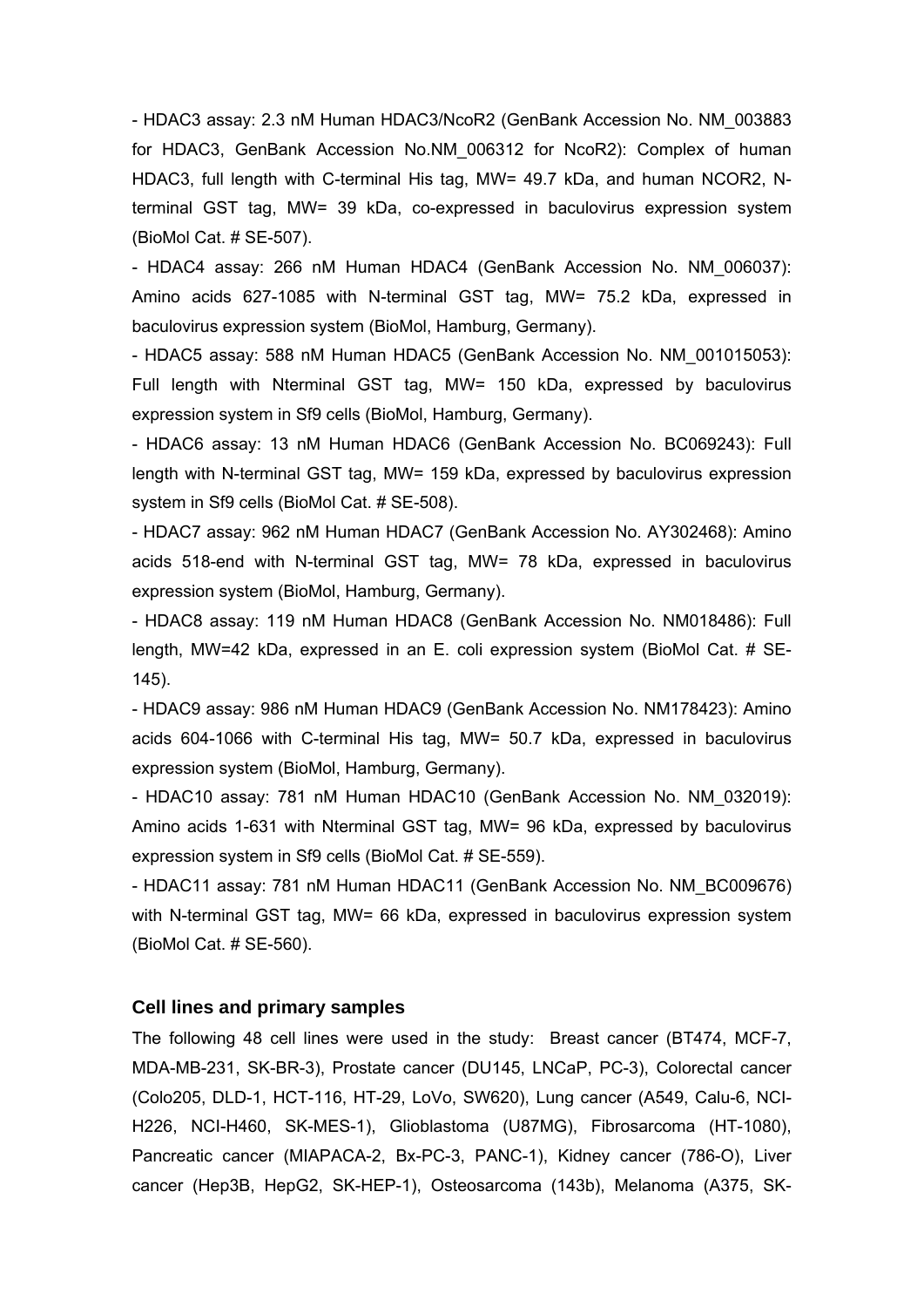MEL-5), Ovarian cancer (SK-OV-3, OVCAR3), Chronic Myeloid Leukemia (K562), Orthotopic Multiple Myeloma (RPMI-8226), Hodgkin's lymphoma (KMH2, L428 and HD-MY-Z), Burkitt's lymphoma (Ramos and Jiyoye), Follicular Lymphoma (WSU-NHL, SC-1 and SU-DHL-6) and Mantle Cell Lymphoma (MINO, REC-1, IRM-2, HBL-2, Z-138 and JEKO-1). All cancer cell lines were obtained from the American Type Culture Collection (ATCC) or the Leibniz-Institut DSMZ – German Collection of Microorganisms and Cell Cultures (DSMZ), except IRM-2 and HBL-2 that were provided by Miguel A. Piris (Pathology Department, Fundación Jiménez Díaz, Madrid, Spain). IRM-2 and HBL-2 have been widely used as MCL cell line models<sup>1-6</sup> and a detailed description can be found at Cellosaurus - a knowledge resource on cell lines (https://web.expasy.org/cellosaurus). Cells were cultured at 37°C with 5%  $CO<sub>2</sub>$  in the appropriate growth medium. For primary tissues, we obtained buffy coats from anonymous healthy donors through the Catalan Blood and Tissue Bank (CBTB). The CBTB follows the principles of the World Medical Association (WMA) Declaration of Helsinki. Before providing the first blood sample, all donors received detailed oral and written information and signed consent form at the CBTB. Peripheral blood mononuclear cells (PBMCs) were isolated using Ficoll-Paque gradient (Amersham, Buckinghamshire, UK) centrifugation. Lymphatic node cells from two MCL patients were obtained following informed consent and approval of the Institutional Review Boards of the Josep Carreras Institute and the Catalan Institute of Oncology. Cells were cultured in RPMI Medium 1640 supplemented with 10% heat-inactivated fetal bovine serum, 100 U/mL penicillin and 100 µg/mL streptomycin at 37ºC with 5% CO2.

#### **Dose-response assays**

For dose-response assays, cell lines were seeded at a density of 5000 to 20000 cells/well in 96-well plates. The optimal number of cells for each experiment was determined to ensure that each one was in growth phase at the assay endpoint. After overnight incubation, experimental culture medium containing increasing concentrations of QTX125, Tubastatin A, Tubacin or ACY1215 was added into each well. Cell viability was determined by MTS or MTT assays at 72h or 96 h after treatment, respectively. MTS assay was performed following the manufacturer's protocol CellTiter 96® Aqueous Non-Radioactive Cell Proliferation Assay MTS (Promega). Briefly, a mixture of MTS [3-(4,5-dimethylthiazol-2-yl)-5-(3 carboxymethoxyphenyl)-2-(4-sulfophenyl)-2H-tetrazolium, inner salt; MTS] and an electron coupling reagent (phenazine methosulfate) PMS was freshly prepared in solution, added to each well and incubated for 4 hours at 37 $\degree$ C in a humidified, 5% CO<sub>2</sub> atmosphere. Absorbance was read at 490 nm using a spectrophotometer. Alternatively,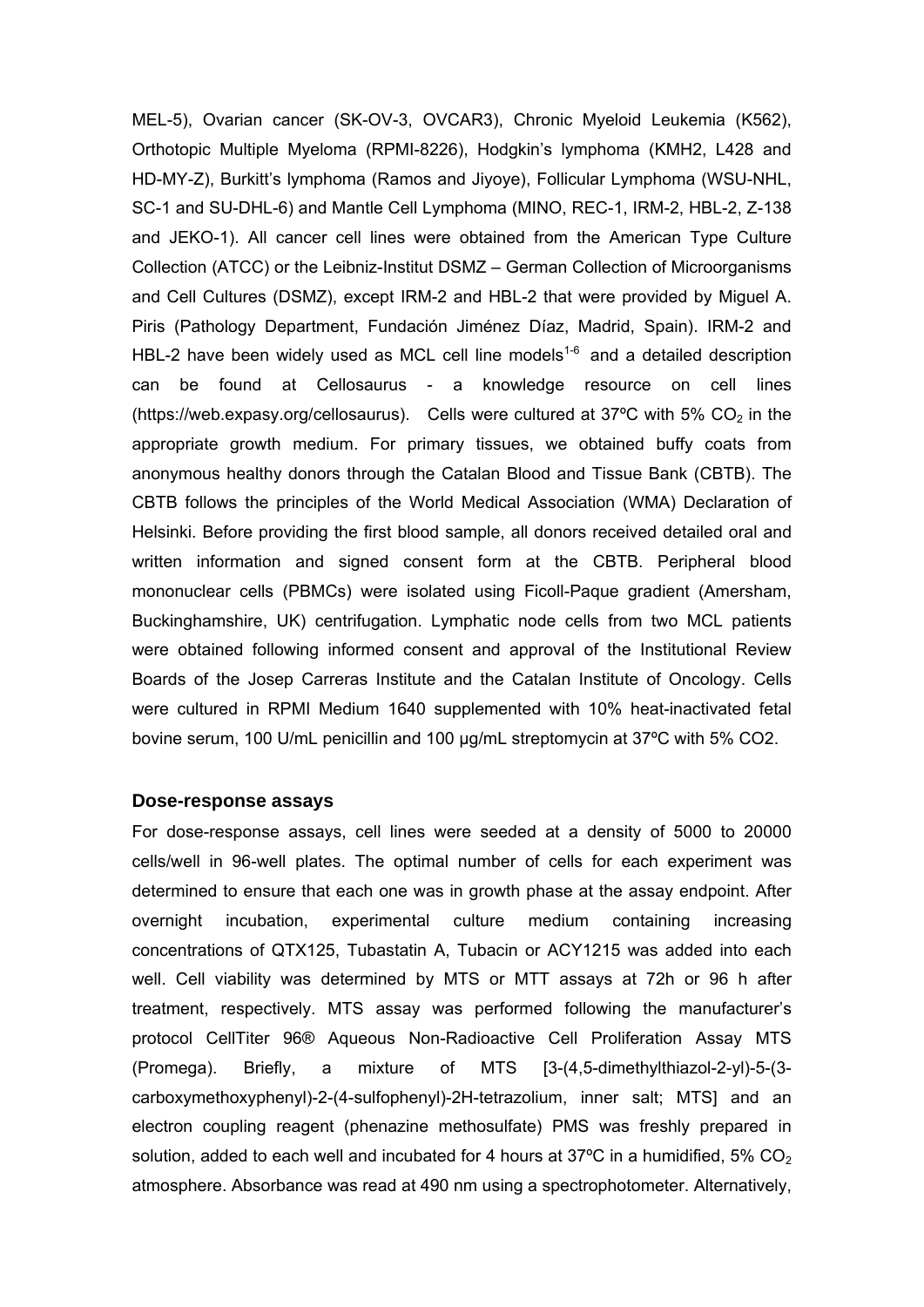MTT (3-(4,5-dimethyl-2-thiazolyl)-2,5-diphenyl-2H-tetrazolium bromide) reagent was added and incubated for 3 h, after which the cells were lysed for 16 h with MTT lysis buffer (50% N-N dimethylformamide, 20% sodium dodecyl sulfate, 2.5% glacial acetic acid, 2.1% 1N HCl, at pH 4.7). Plates were measured at 560 nm using a spectrophotometer. Cell viability was also determined by cell counting with the Trypan Blue exclusion method.

#### **Immunoblotting assays**

Total protein from cells was extracted with Laemmli sample buffer (62.5 mM Tris-HCl pH 6.8, 25% glicerol, 2% SDS, 0.01% Bromophenol Blue, 5% β-mercaptoethanol). Specific antibodies against target proteins were used: α-Tubulin (ab52866, Abcam), Acetylated Tubulin (T6793, Sigma Aldrich), Caspase-9 (133109, Santa Cruz), Caspase-8 (9746, Cell Signaling), Caspase-3 (9668, Cell Signaling), Cleaved Caspase-3 (9661, Cell Signaling), PARP (556362, BD Pharmingen™), CD20 (ab78237, Abcam), and β-Actin-HRP (A3854, Sigma Aldrich).

#### **Detection of Apoptosis by Flow Citometry**

Cells were treated with QTX125 at 25nM, 50nM, 100nM and 500 nM or with vehicle for 24 and 48h hours. Annexin V-Alexa Fluor® 488/PI staining was used for the quantification of early and late apoptotic cells following manufacturer's instructions (Alexa Fluor® 488 annexin V/Dead Cell Apoptosis Kit with Alexa® Fluor 488 annexin V and PI for Flow Cytometry, V13245 Invitrogen). Briefly, cells were stained with Alexa Fluor® 488 Annexin V and PI for 15 min and were examined by flow cytometry (FACS Canto, BD Biosciences) using 488 nM excitation with 530/30 and 575/26 bandpass filters. A minimum of 10,000 cells was analysed per sample. Quantification and illustration as dot plot was done using FACSDiva Software. Experiments were performed in triplicate. PBMCs from healthy donors (n=4) or cells from MCL patients (n=2) were treated for 48h with increasing concentrations of QTX125. Cells were then washed with PBS. PBMCs from healthy donors were incubated with (APC)-conjugated anti-CD19, and APC-eFluor® 780- conjugated anti-CD3 for 20 min in the dark and then incubated with Annexin V-Alexa Fluor® 488 and 7-amino-actinomicina D (7AAD) in annexin-binding buffer for 15 minutes. Cells from MCL patients were incubated with Annexin V-Alexa Fluor® 488 and 7-amino-actinomicina D (7AAD) in annexin-binding buffer for 15 minutes. Cells were then examined by flow cytometry (FACS Canto II, BD Biosciences). Quantification was done using FACSDiva Software. The results of viability presented correspond to the AnnexinV/7AAD negative cells.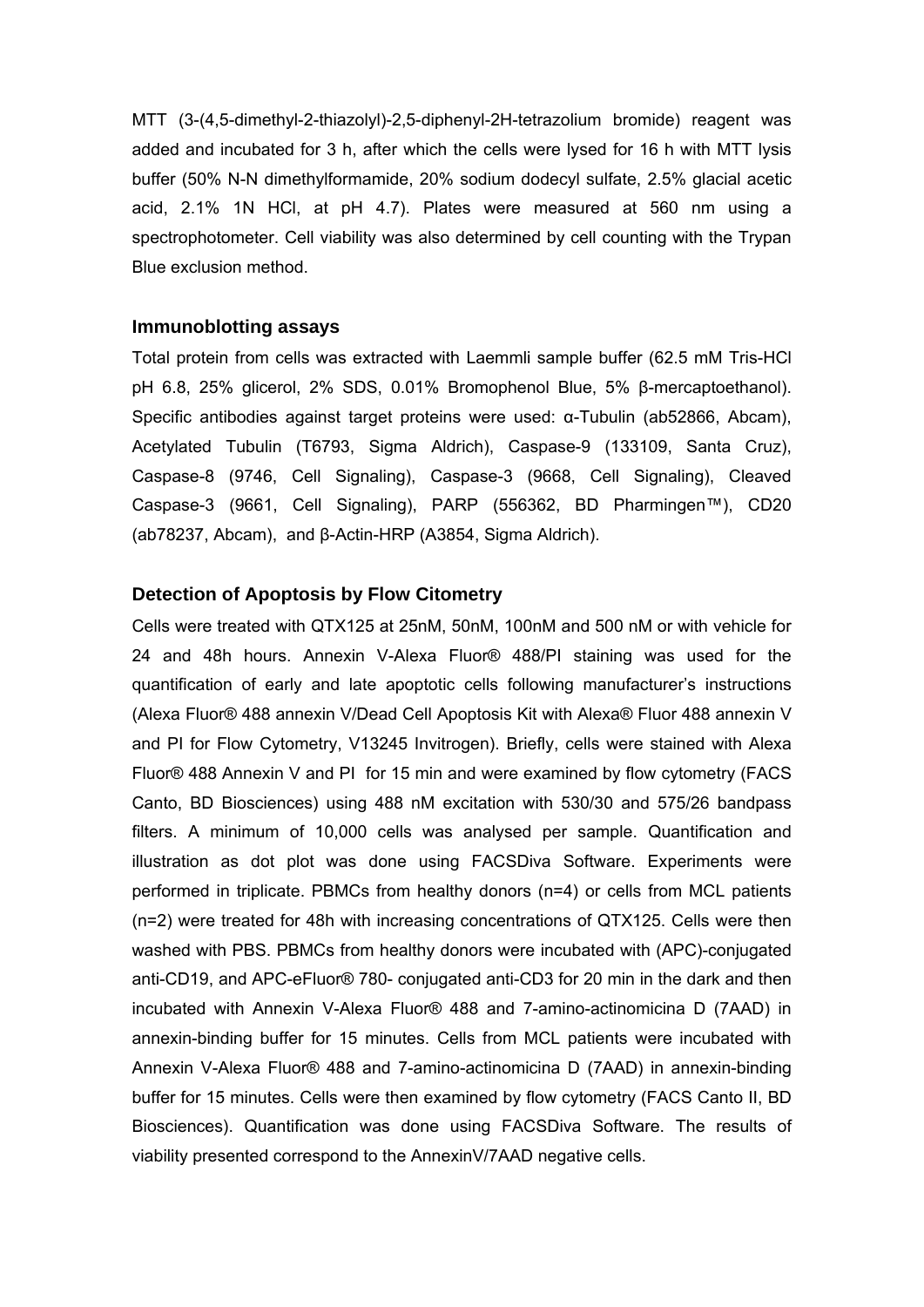#### **Mouse xenografts**

REC-1 and MINO cells were harvested during exponential growth and re-suspended in cold phosphate buffered saline (PBS) at a concentration of 1 x  $10^8$  cells/mL. Female CB.17 SCID mice (CRL: NU(NCr)-Foxn1nu, Charles River) were used for the study. All mouse experiments were approved and performed in accordance with the guidelines of the Institutional Animal Care Committee of the Bellvitge Biomedical Research Institute. Xenografts were initiated by subcutaneously implanting a 0.1 mL suspension of 1  $\times$  10<sup>7</sup> REC-1 or MINO tumor cells in 50% MatrigelTM (BD Biosciences) into the right flank of each test animal and tumors were monitored as their volumes approached the target range of 100 to 500 mm<sup>3</sup>. Tumors were measured in two dimensions using calipers, and volume was calculated using the formula: V  $(mm^3) = (L \times W^2)/2$ . After tumor implantation (Day 1 of study) the animals were sorted into the different groups (n=8 for REC-1 and n=10 for MINO) according to the treatment plan summarized below. QTX125 was dissolved at a final concentration of 7.5 mg/mL in a 10%DMSO : 35% PEG400 in DI water vehicle. This dosing solution provided a 60 mg/kg dose in an 8 mL/kg dosing volume. The used in vivo dose of QTX125 (60 mg/Kg) for MCL xenografts is similar to the one used in the initial studies of ACY-1215 (50 mg/Kg) for multiple myeloma xenografts,<sup>7</sup> the HDAC6 inhibitor that it is undergoing clinical trials in multiple myeloma patients. Cyclophosphamide was dissolved in saline to a final stock concentration of 20 mg/mL, and further diluted to a dosing solution of 10 mg/mL which provided a 100 mg/kg dose in a dosing volume of 10mL/kg. All treatments were administered intraperitoneally (i.p.) at the dosing volumes above and scaled to the body weight of the animal.

*Treatment plan for REC-1* 

Group 1 received vehicle daily for 28 days (qd x 28) and served as the control.

Group 2 received cyclophosphamide at 100 mg/kg daily dosing for 5 days (qd x 5).

Group 3 received QXT125 at 60 mg/kg on a schedule of five days on/two days off for four weeks  $(5/2 \times 4)$ .

Group 4 received QXT125 at 60 mg/kg daily dosing for 28 days (qd x 28).

Tumors were measured using calipers twice per week.

### *Treatment plan for MINO*

Group 1 received vehicle daily until we stopped for ethical reasons because tumor burden was no longer justifiable (15 days).

Group 2 received QXT125 at 60 mg/kg on a schedule of five days on/two days off for four weeks  $(5/2 \times 4)$ .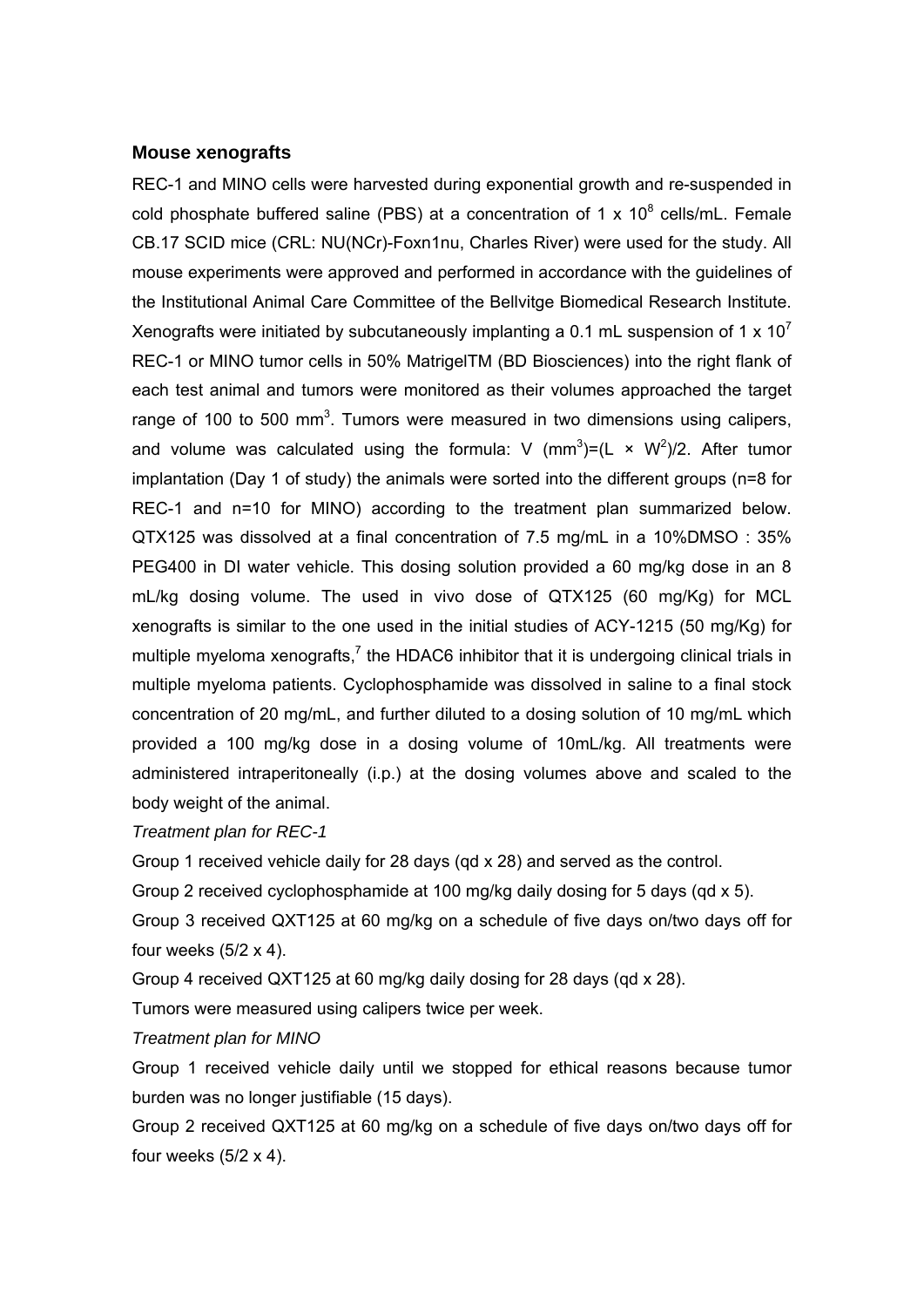#### **REFERENCE LIST**

- 1. Abe M, Nozawa Y, Wakasa H, Ohno H, Fukuhara S. Characterization and comparison of two newly established Epstein-Barr virus-negative lymphoma Bcell lines. Surface markers, growth characteristics, cytogenetics, and transplantability. Cancer. 1988;61(3):483-490.
- 2. Mestre-Escorihuela C, Rubio-Moscardo F, Richter JA, et al,. Homozygous deletions localize novel tumor suppressor genes in B-cell lymphomas. Blood. 2007;109(1):271-280.
- 3. Baran-Marszak F, Boukhiar M, Harel S, et al. Constitutive and B-cell receptorinduced activation of STAT3 are important signaling pathways targeted by bortezomib in leukemic mantle cell lymphoma. Haematologica. 2010;95(11):1865-1872.
- 4. Pérez-Galán P, Mora-Jensen H, Weniger MA, et al. Bortezomib resistance in mantle cell lymphoma is associated with plasmacytic differentiation. Blood. 2011;117(2):542-552.
- 5. Beltran E, Fresquet V, Martinez-Useros J, et al. A cyclin-D1 interaction with BAX underlies its oncogenic role and potential as a therapeutic target in mantle cell lymphoma. Proc Natl Acad Sci USA. 2011;108(30):12461-6.
- 6. Bhatt S, Matthews J, Parvin S, et al. Direct and immune-mediated cytotoxicity of interleukin-21 contributes to antitumor effects in mantle cell lymphoma. Blood. 2015;126(13):1555–1564.
- 7. Santo L, Hideshima T, Kung AL, et al. Preclinical activity, pharmacodynamic, and pharmacokinetic properties of a selective HDAC6 inhibitor, ACY-1215, in combination with bortezomib in multiple myeloma. Blood. 2012;119(11):2579-89.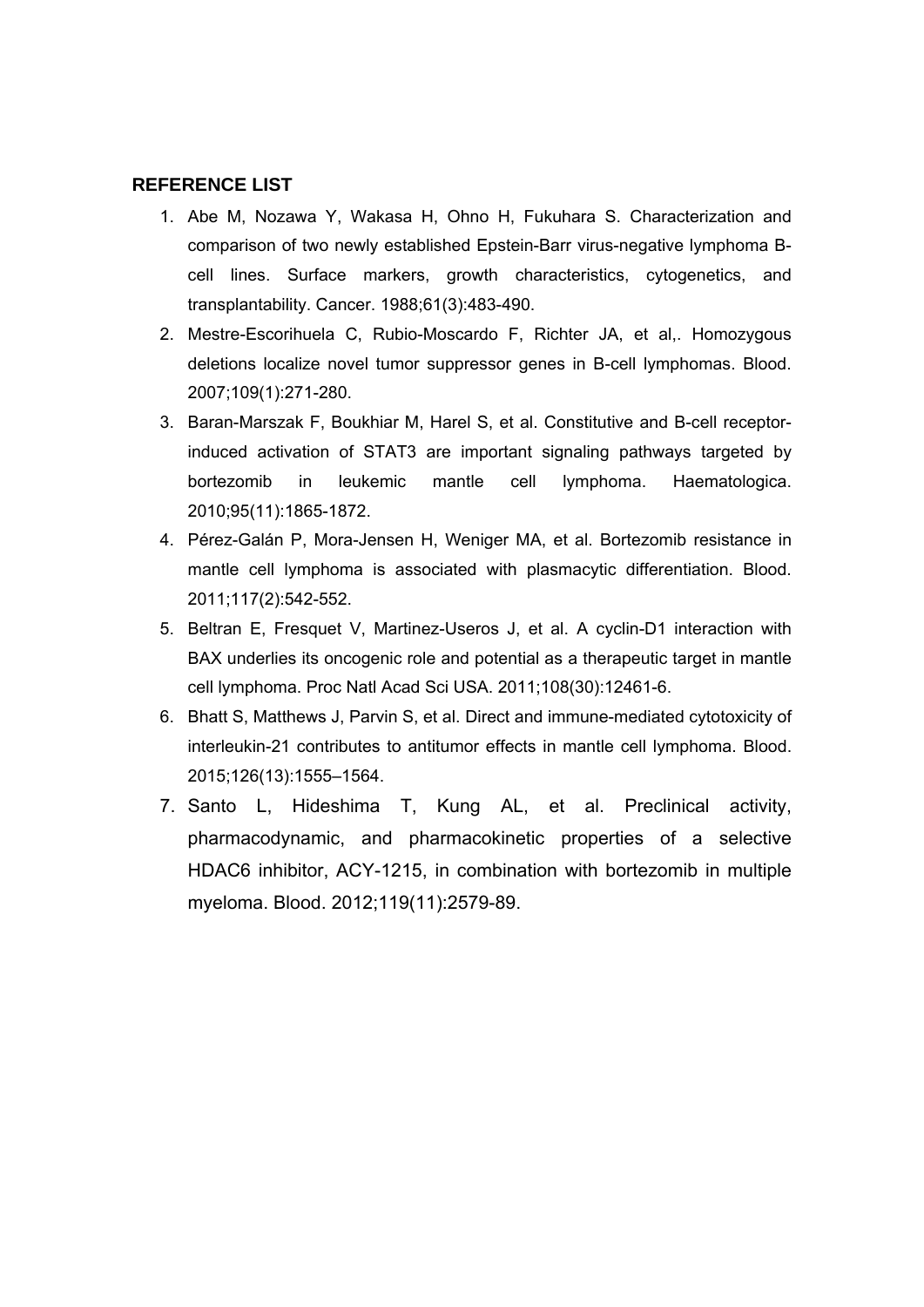

**Supplementary Figure S1.** Effect of QTX125 in cell viability in the MCL cell lines MINO, REC-1, IRM-2 and HBL-2 determined by the MTT assay (A), cell counting with the Trypan Blue exclusion method (B), and flow cytometry where cell viability is expressed as the percentage of AnnexinV/PI negative cells (C). IC50 values are shown for each cell line.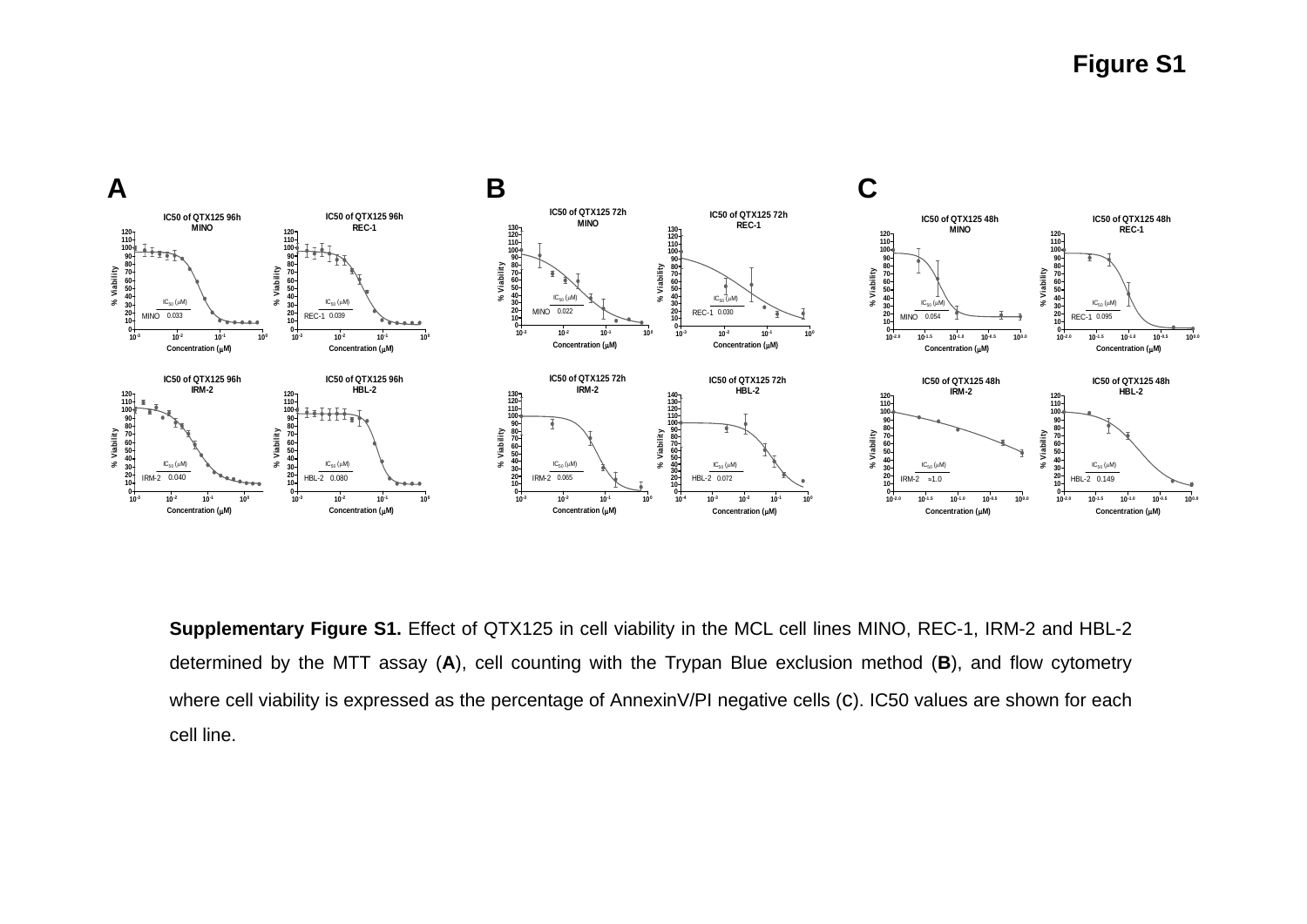**Figure S2**



**Supplementary Figure S2.** Western-blot for CD20 expression in the MCL cell lines MINO, REC-1, IRM-2 and HBL-2 upon the use of QTX125. Acetylated-Tubulin is shown as <sup>a</sup> marker of HDAC6 inhibition upon QTX125 use. Actin is shown as <sup>a</sup> loading control.